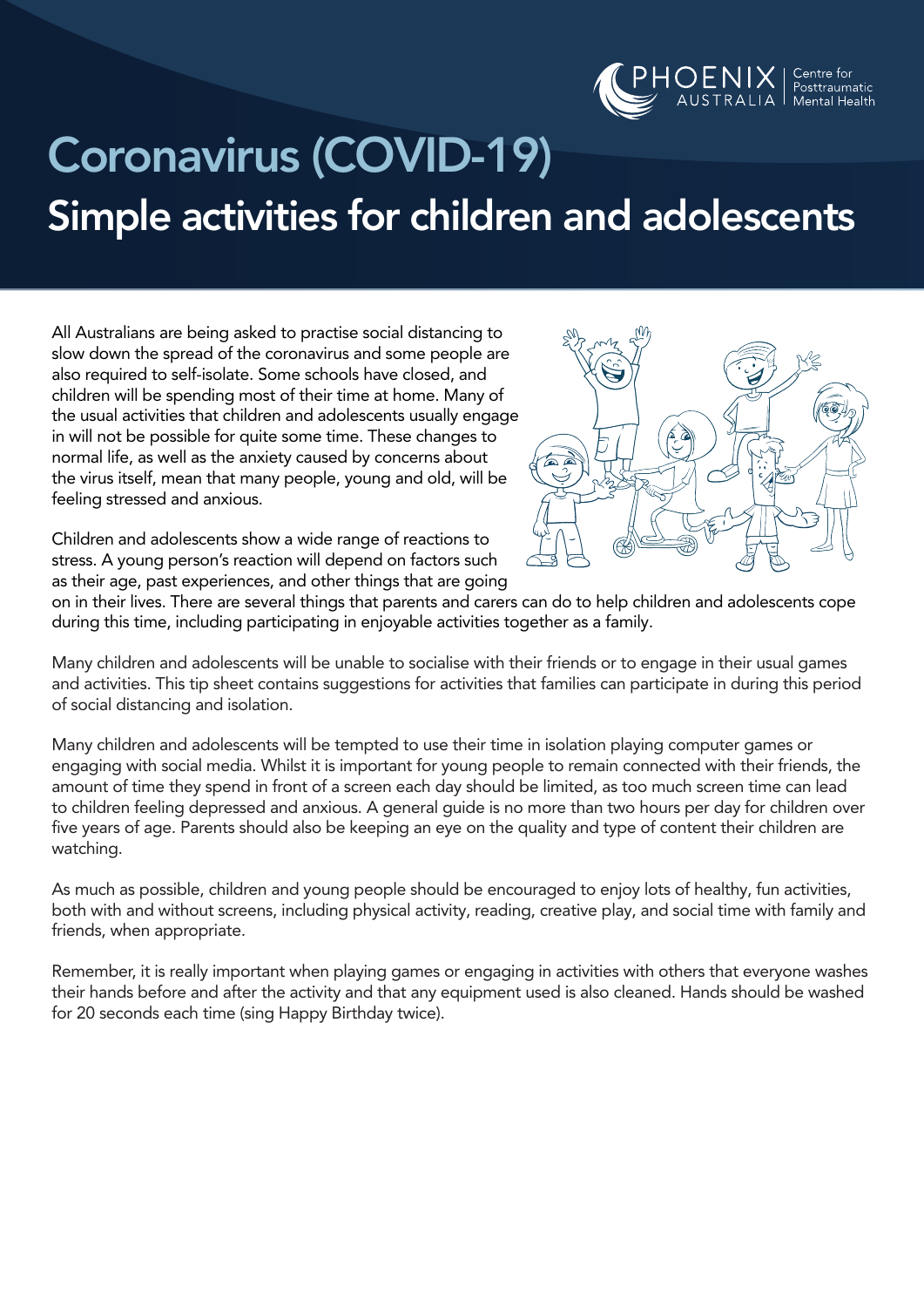#### Activities to do indoors

- Play "Simon Says." One player is designated Simon and the other players do whatever Simon says as long as he says the phrase "Simon says" before the command. If Simon does not say "Simon says" before the command, the players don't move. Any player who acts without hearing "Simon says" is out of the game. The winner is the last player left.
- Play "Sound Search." Everyone sits still and identifies as many different sounds as possible.
- Play "Hide and Seek". Designate an area with clear boundaries. Have everyone gather around a landmark that will be home base. Pick a person to be IT. Whoever IT is closes their eyes and counts to a designated number while the rest of the players hide. Once the countdown is done, IT says "Ready or not here I come" then goes to look for, and find, the hidden players. The first player found will be IT for the next round. Repeat.
- Play "Follow the Leader." Players line up and walk behind the leader, copying whatever the leader does.
- Play "Charades." One person (or team) acts out a movie, book, or TV show using only body language while others try to guess what they are acting out.
- Play "Encore." Assign common words to two teams who take turns trying to think of a song that contains each word. Each team must be able to sing at least eight words of the song in order for the turn to count.
- Play "20 Questions." One person thinks of a noun, cartoon character, singer, movie, book, television show, or sports star. Have the players take turns asking a question to guess what IT is thinking. IT answers with yes, no, sometimes, usually, or rarely. When the 20 questions are up, the players get a final guess. If no one answers correctly, the answer is given.
- Read a book as a family take it in turns to read out loud.
- Play "Marbles". If no marbles are available use rocks or pebbles. Draw a circle and see who can knock the marbles out of the circle using their marbles. Note: Be mindful to wash the marbles between each use, and players hands after each game.
- Play "Noughts and Crosses". Make a three-by-three grid on a piece of paper. One person is the "X" and the other is the "O". The player who first succeeds in placing three of their symbols in a row, wins.
- Play "Hidden Words". Have everyone agree on a key word, which is at least seven letters long. Then have players try to find as many smaller words inside the key word by rearranging the letters. For example, if kitchen is your key word, hidden words inside of that would be itch, it, kit, etch, etc.
- Play "Rock, Paper, Scissors." Two people move their fists up and down three times while saying together "rock, paper, scissors." On the fourth downward motion each person chooses a gesture:
	- \* *Rock*: a closed fist
	- \* *Paper*: a flat, open hand
	- \* *Scissors*: index and middle finger extended out to look like scissors
	- \* *Winning*: Rock smashes scissors, scissors cut paper, paper covers rock.
- Make paper aeroplanes, origami, hats, paper doll chains, or paper boats.
- Trace a child's hand or draw a random shape, and see what animals you can make out of it.
- Write letters to friends or family.
- Do craft activities, for example, make decorations out of coloured paper to put up around the house; learn to knit; make some jewellery out of clay or beads.



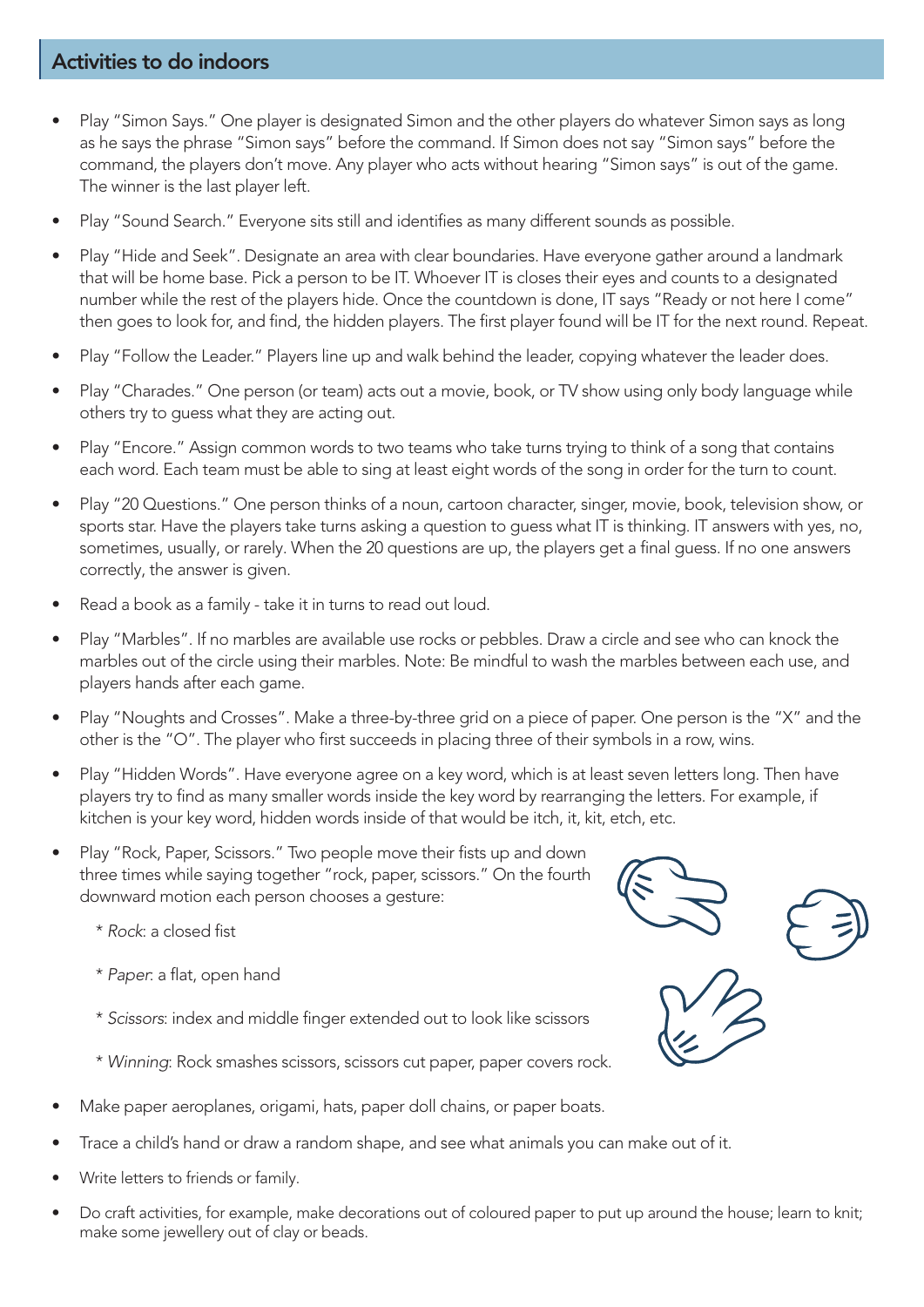#### Activities to do indoors (continued)

- Watch the animals at a zoo through live streaming check zoo websites.
- Play "Find a Word". Make a grid of random letters interspersed with horizontal, vertical, and diagonal words, and have the child circle the words when they find them.Share secrets, most embarrassing moments, wishes, and/or dreams.
- Play "Five Questions." Write down five questions such as:
	- \* What is your favourite colour?
	- \* What is (or was) your favourite subject in school?
	- \* What is your favourite song?
	- \* What is your favourite food?
	- \* What is your favourite book?

Each person has to answer the questions. Once the first set of questions have been answered, let another player come up with the next set of questions.

- Play "House of Cards/Blocks/Coins". Using a deck of cards, blocks or coins, choose a flat surface and have each person build a house. Whichever house stands the longest wins.
- Play with Lego or building blocks.
- Have a treasure hunt where you write down clues on slips of paper that lead children to a "treasure".
- Have a scavenger hunt where you make a list of items and have children compete to collect the most items.
- Play with a skipping rope.
- Play hand string games.
- Have an impromptu indoor camp-out using sheets or blankets to make tents over furniture.
- Play "Guess the Object". Select an object and hand it to a child under a cloth while their eyes are closed or they are blindfolded. They feel the object to determine what they are holding. When they guess correctly, offer another object to guess. If they have difficulty, give clues or allow them to ask questions about what they feel.
- Play card games, board games, or dominoes.
- Play a ball game crumple up a piece of paper to be a ball.
- Perform simple magic tricks.
- Start a journal.
- Play "Hangman". Choose one person to be the "host" who chooses a secret word. Draw a short blank line for each letter in the word. Have players start guessing letters to fill in the blanks. Draw part of the "hangman" for each wrong guess. Whoever guesses the word before the entire hangman is drawn gets to pick the next word.



- Play musical instruments or create musical instruments out of things you can find around the house.
- Have regular calls with friends and family over FaceTime, Skype or Zoom.
- Have a virtual Netflix Party.
- Play an online game with a friend who is also isolated.
- Have a dance competition, for example use Just Dance.
- Tell stories.
- Play "Story Building". One person starts the story and then the other(s) add(s) to it during their turn.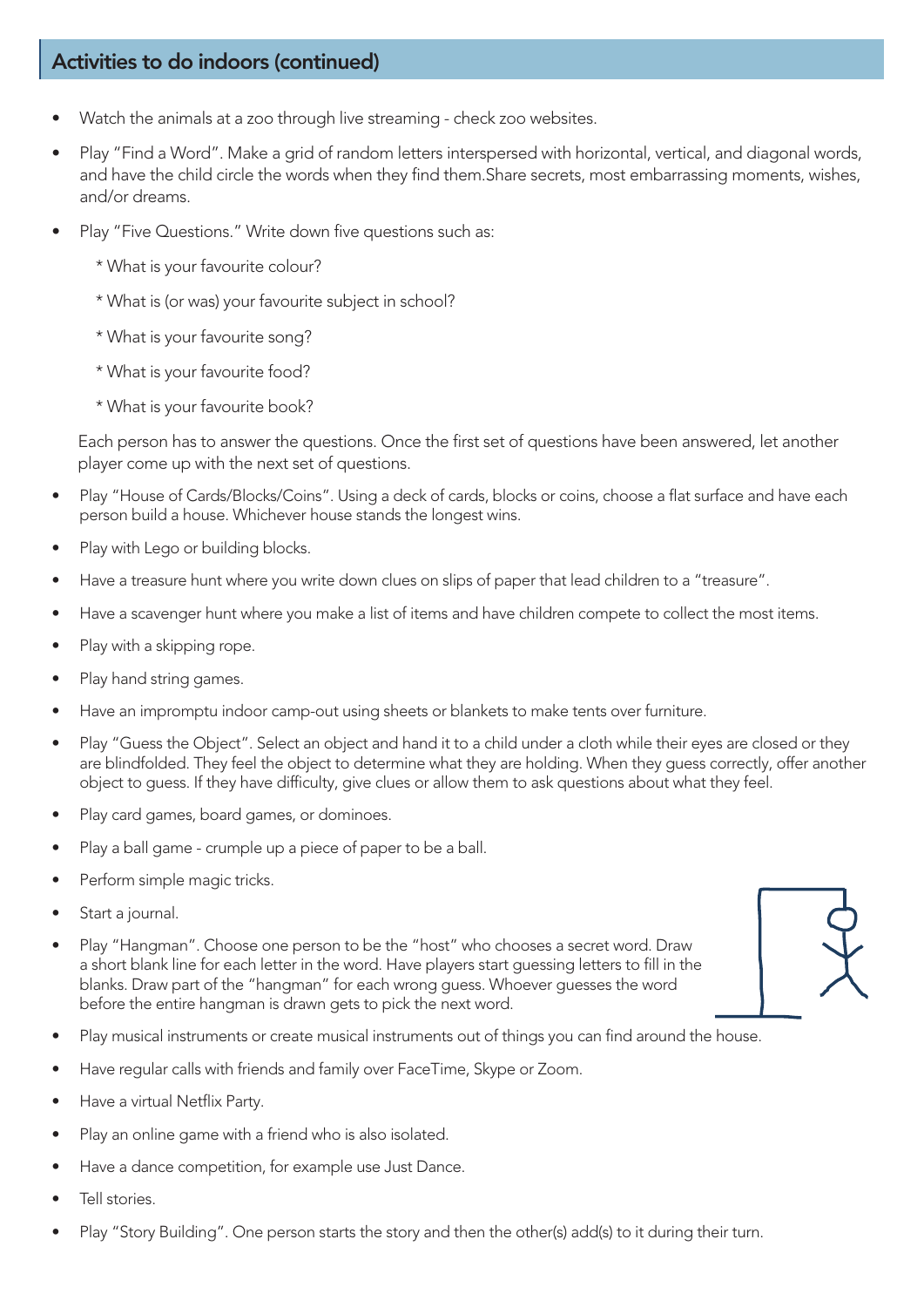#### Activities to do indoors (continued)

- Share secrets, most embarrassing moments, wishes, and/or dreams.
- Play "Name that Tune". One person hums a tune or says a line from a song and others try to guess the name of the song.
- Play the "Alphabet Game". Try to find all of the letters of the alphabet (in order) on roads signs, billboards, etc. Letters can come from any sign as long as it is outside of the car. Letters must be the first letter of a word. The first person to call out a letter on a sign gets credit for that letter, and the first person to get through the alphabet to Z wins.
- Play the "Number Plate Game". Have a list/map of all the states and territories and mark off or write down the states of number plates that you see. First person to see and call out the name of a state on a number plate gets to put that state on their list, or everyone can work together to make the list of states and territories.
- Play "Count the . . ." Take turns picking an object to count (cows, motorbikes, trucks). First person to see the object gets to count it. The person who counts the most objects in a certain time wins, or everyone can work together to count an object.
- Do some baking.

#### Activities to do outdoors

*\*Check and adhere to current restrictions and advice about public gatherings before engaging in these activities\**

- Visit your local playground or park. Be mindful of good hygiene practices when utilising common facilities, for example, play equipment and water bubblers.
- Go for a drive to your nearest bushland or forest and go on a bushwalk and have a picnic.
- Exercise: go for a walk or a bike ride; do a dance; do yoga; stretch.
- Go outside and look at the clouds and see what shapes you can see in them.
- Fly a kite.
- Play a ball game (e.g., basketball, baseball, football, soccer). Think creatively to come up with new ways of playing familiar games, for example, play balloon volleyball.
- Play "Hopscotch". Draw a hopscotch pattern of 8 sections on the ground with chalk, or use masking tape on the floor. Each player has a marker such as a stone, bottlecap, shell, button, etc. The first player stands behind the starting line to toss his or her marker in square one. Hop over square one to square two and then continue hopping to square eight, turn around, and hop back again. Pause in square two to pick up the marker, hop in square one, and out. Next turn, start with tossing the stone in square two. All hopping is done on one foot except when there are 2 squares side-by-side - then place 1 foot in each square. If you step on a line, hop on the wrong square, or step out of the square, you lose your turn.
- Play "Tug of War". Find a level, grassy area and make a centre line on the ground. Get a long rope and mark its centre; put the rope's centre on the centre line you created on the grass. Form two teams, one on each side of the centre line. Each team will hold their side of the rope. At a start signal, each team tugs their hardest to try to pull the other team over the centre line.
- If you have a tent, set it up in the backyard and go "camping" for a night.
- Make a cubby house.
- Become a backyard entomologist learn about the bugs in your backyard.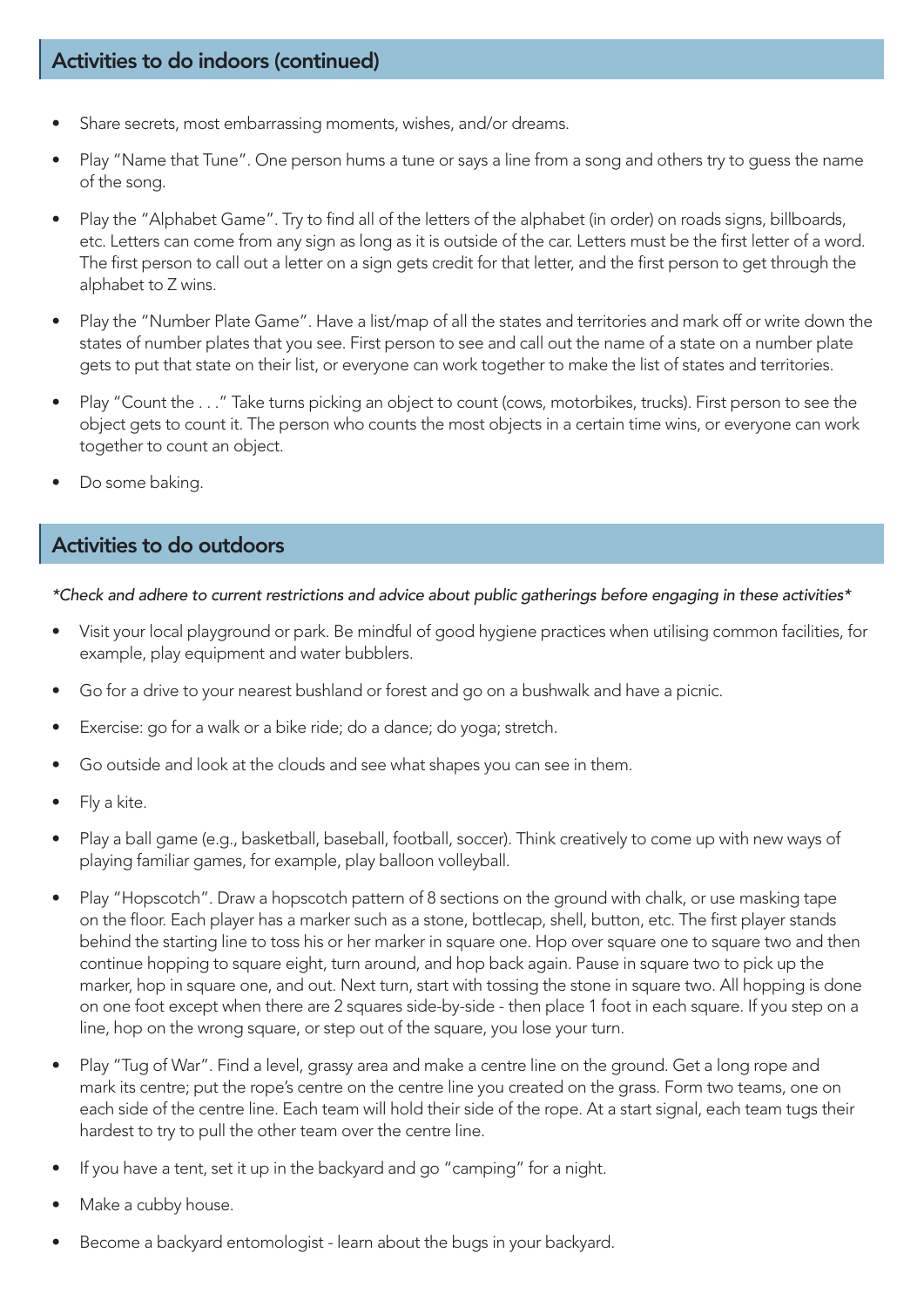#### Activities that require limited supplies for nighttime or dark areas

- Play "Shadow Puppets." Create shadow puppets using a torch and your hands.
- Play "Shadow Drawing." Tape large sheets of paper on the wall. Have your child stand in front of the paper. Using a torch, cast a shadow on the paper. You or other children can trace the child's shadow on the paper. Then have your children colour or draw in the features.
- Play "Museum After Dark." The "museum guide" has a torch. The rest of the players spread out and strike interesting poses as if they are a piece of art. The museum guide walks around and examines each piece of art using funny words to desribe what they see. If the museum guide can make the "Art" laugh or move, that person becomes the new guide.
	- Play "Sleeping Pirate." The "pirate" has the torch and sits at one end of the playing area with treasure (any objects the group chooses). The other players line up in the corner of the other end of the room. Each player tries to sneak up and take the treasure from the pirate without being heard. If the pirate hears a sound, they shine the torch in that direction. If the light tags a player, they must go back to the starting line. The first player
- 

- Play "Torch Scavenger Hunt." Call out different objects in a dark room or other clues for the players to find. The first person to shine their light on that object then gets to pick the next object.
- Go outside and point out different constellations in the night sky.
- Watch a movie with your friends using Netflix Party.

to get one of the treasures becomes the new pirate.